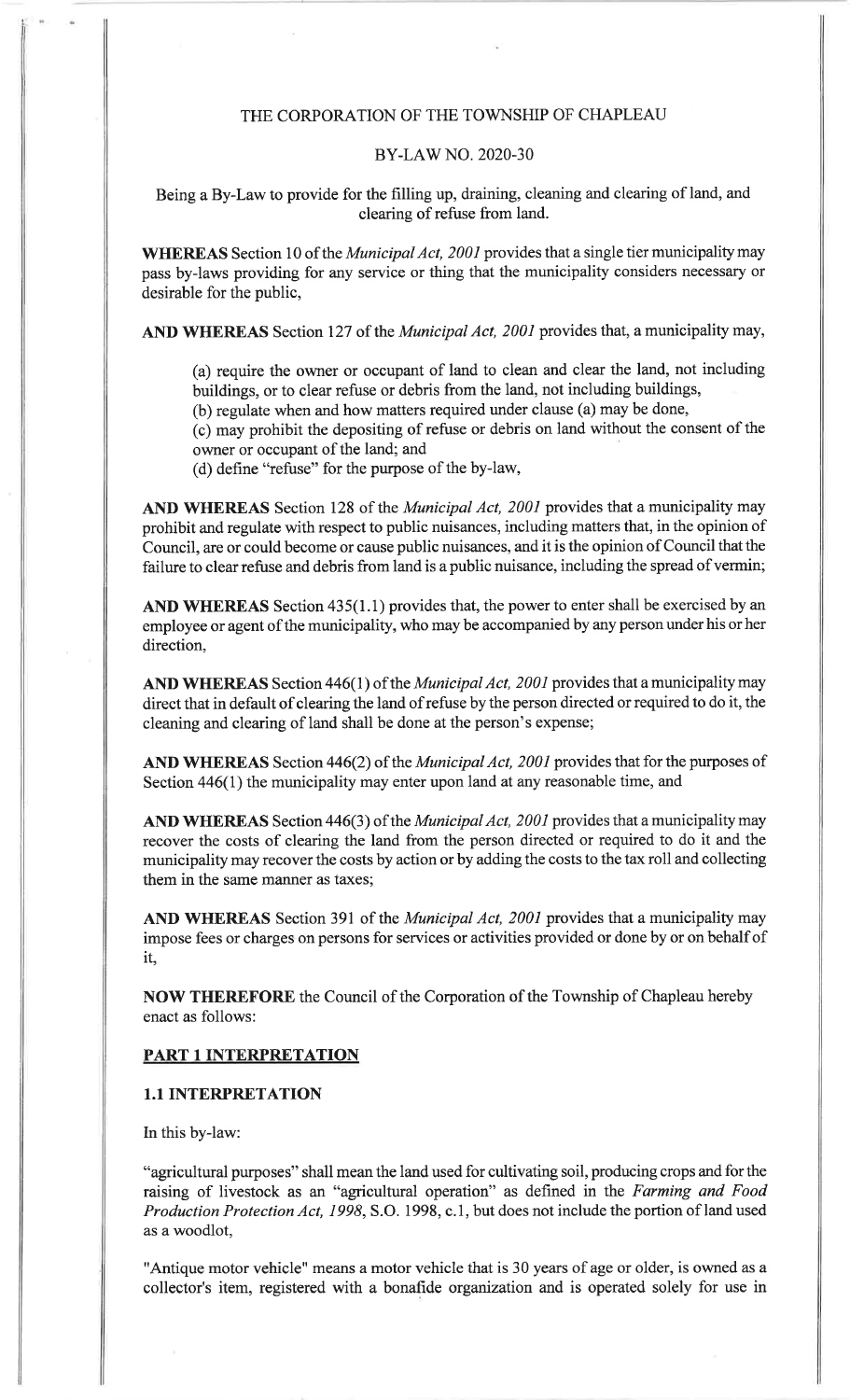exhibitions, club activities, parades and other similar functions and is not used for general transportation;

"Township" shall mean the Corporation of the Township of Chapleau,

"cleared" includes the removal of weeds or grass more than 20 centimeters (8 inches) in height and the removal of stock piles of soil or other aggregate material not required to complete thegrading of the lot on which the stock pile is located, and includes the draining, the treatment and the disposing of water on any property where there is a swimming pool that is a health or safetyhazard, or is malodorous or is a breeding place for mosquitoes,

'ocomposting" shall mean the biological degradation or breakdown of organic material into adark soil-like material called humus,

'ocomposting container" shall mean the holding unit used to store yard, garden and householdwaste for composting,

"domestic waste" shall mean any article, thing, matter or effluent belonging to or associated with a residence, household or dwelling unit that appears to be waste material and includes but is not limited to the following classes of waste material:

(a) grass clippings, tree cuttings, brush, leaves and garden refuse;

(b) paper, cardboard, clothing;

 (c) all kitchen and table waste, of animal or vegetable origin resulting from the preparation or consumption of food except any material of vegetable origin placed in acomposting container,

(d) cans, glass, plastic containers, dishes,

 (e) new or used material resulting from or for the purpose of construction, alteration,repair or demolition of any building or structure;

(f) refrigerators, freezers, stoves or other appliances and furniture;

(g) furnaces, furnace parts, pipes, fittings to pipes, water or fuel tanks;

 (h) unlicensed motor vehicle, inoperative motor vehicle, vehicle motor parts andaccessories, vehicle tires mounted or not mounted on rims, mechanical equipment;

(i) rubble, inert fill, fencing materials,

"enforcement officer" means a municipal by-law enforcement officer for the Township ofChapleau

"industrial waste" shall mean any article, thing, matter or effluent belonging to or associated with industry or commerce or concerning or relating to manufacture or concerning or relating to any trade, business, calling or occupation that appears to be waste material and includes but isnot limited to the following classes of waste material:

 (a) piping, tubing, conduits, cable, fittings or other accessories, or adjuncts to the piping, tubing, conduits or cable;

(b) containers of any size, type or composition;

(c) rubble, inert fill;

 (d) mechanical equipment, mechanical parts, accessories or adjuncts to mechanical equipment;

 (e) articles, things, matter, effluents that are derived from, are constituted from, orconsist of,

(i) agricultural, animal, vegetable, paper, lumber or wood products; or

(ii) mineral, metal or chemical products; whether or not the products aremanufactured or otherwise processed;

(f) bones, feathers, hides,

(g) paper or cardboard packaging or wrapping;

(h) material resulting from, or as part of, construction or demolition projects;

(I) unlicensed motor vehicle, inoperative motor vehicle, vehicle parts and accessories,vehicle tires mounted or not mounted on rims, mechanical equipment.

"inoperative motor vehicle" shall mean a licensed or unlicensed vehicle, having missing,damaged, deteriorated or removed parts including, but not limited to: wheels, motortransmission, doors, glass or other parts or mechanical equipment necessary for its safe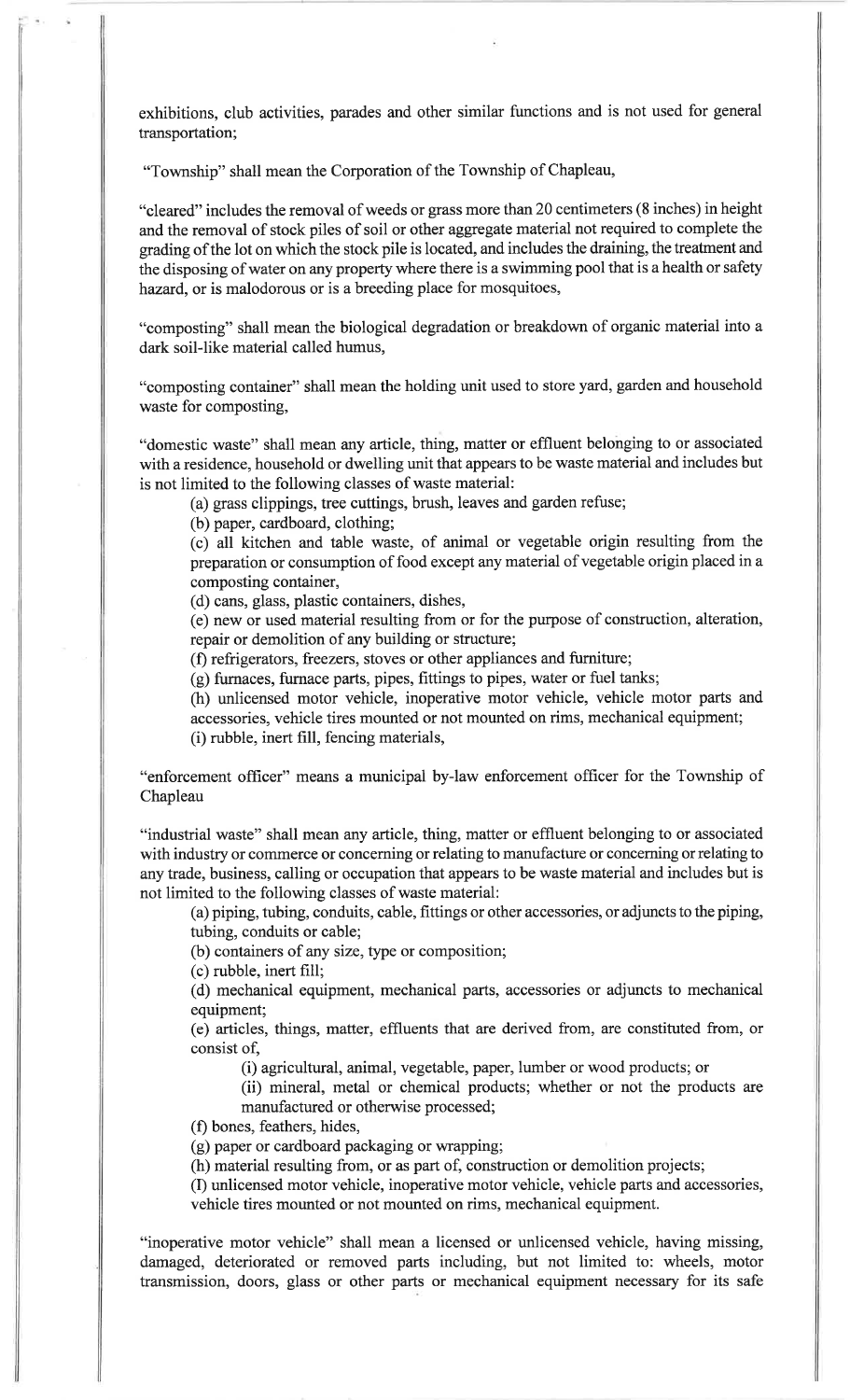#### operation;

"land" includes yards, vacant lots or any part of a lot that is not within a building,

"naturalized ared' means a portion of a lot where a lawn or perennial garden previously maintained by the owner that has been allowed to re-establish a reproducing population of native species, through a combination of natural regeneration and deliberate plantings of speciesor other species to emulate anatural area,

"Owner" means any person(s), for the time being, managing or receiving the rent of, or paying the municipal taxes on the land or premises, in connection with which the word is used, whether on their own account or as agent, trustee, or any other person who would so receive the rent if such land and premises were let, and shall also include a lessee, tenant or occupant of the property who under the terms of the lease or other rental agreement is required to maintain the property in accordance with this by-law and may include all other persons having a legal interest in the property,

"perennial gardens" means an area deliberately implemented to produce ground cover, including wild flowers, shrubs, perennials, ornamental grasses or combinations of them, but does not include a wildflower meadow or a naturalized area,

"Person" means a natural person, an individual, a firm, a corporation, an association or partnership and their heirs, executors, administrators or other legal representative of a person towhom the context can apply according to the law...

"rubble" includes but not limited to broken concrete, bricks, broken asphalt, patio or sidewalk slabs,

"refuse" means any article, thing, matter, substance or effluent that: has been cast aside, discharged or abandoned or; is discarded from its usual and intended use or; is used up, in whole or in part, or expended or worn out in whole or in part; and shall include domestic waste and industrial waste; and that domestic waste or industrial waste does not cease to be refuse byreason that it may be commercially saleable or recyclable,

"unlicensed" shall mean the lack of a currently validated permit for the motor vehicle within the meaning of the *Highway Traffic Act*, displayed on the motor vehicle,

"unlicensed motor vehicle" shall mean a motor vehicle that is unlicensed (unless in accordancewith the Township's Zoning By-law),

## PART 2 GENERAL PROVISIONS

- 2.1 Every owner shall keep his land filled up and drained of standing water
- 2.2 Every owner shall fiIl any excavation on the land unless completely enclosed by <sup>a</sup> temporary barrier at least 122 centimeters (48 inches) in height.
- 2.3 Every owner shall drain land of accumulations of water that exceed 30 centimeters (12 inches) in depth unless it is completely enclosed by a temporary barrier of at least <sup>150</sup>centimeters (59 inches) in height or such water constitutes a storm water management pond approved by the Township.
- 2.4 Every owner shall keep their land clean, cleared and free of refuse.
- 2.5 No person shall throw, place, dump or deposit refuse on private property or Townshipproperty without lawful authority.
- Every owner shall keep or maintain the water in a swimming pool in a condition that is not a health or safety hazard, or is malodorous, or is a breeding place for mosquitoes.2.6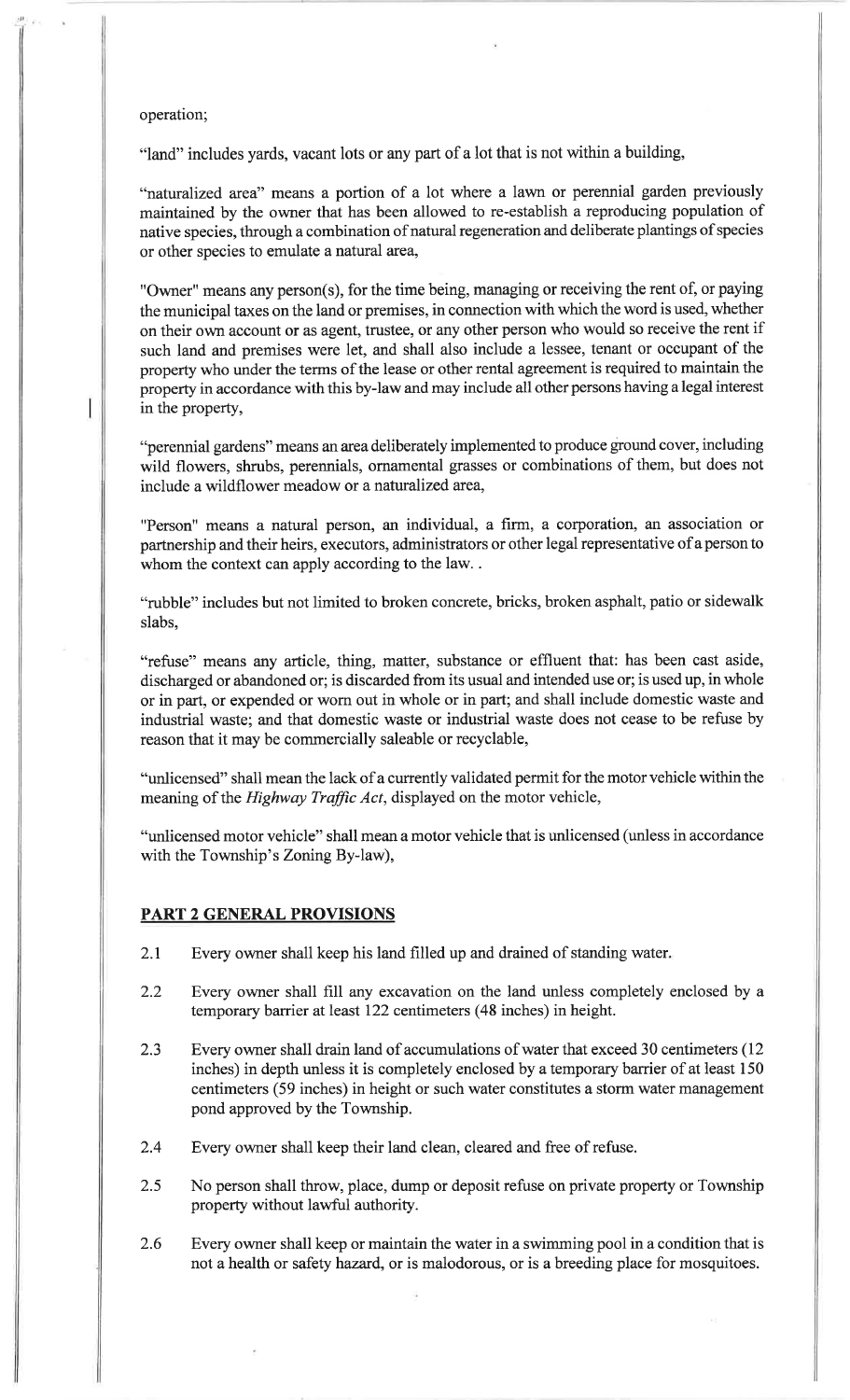2.7 Every owner shall remove refuse from his land.

# PART 3 GENERAL PROHIBITIONS

- 3.1 No person shall fail to clear land of refuse.
- 3.2 No person shall fail to enclose an excavation with a temporary barrier at Ieast I22 centimeters (48 inches) in height.
- J.J No person shall fail to drain an accumulation of water exceeding 30 centimeters (12 inches) in depth.
- 3.4 No person shall deposit refuse on private property without lawful authority.
- 3.5 No person shall deposit refuse on municipal property without lawful authority
- 3.6 No person shall keep or maintain the water in a swimming pool in a condition that is <sup>a</sup> health or safety hazard, or is malodorous, or is a breeding place for mosquitoes.
- 3.7No person shall hinder or obstruct, or attempt to hinder or obstruct, an Enforcement Officer in the enforcement of the provisions of this by-law.

# PART 4 EXEMPTIONS

- 4.t Section 2.2 of this by-law does not apply to land on which construction is proceedingunder a valid building permit.
- 4.2 Section 2.6 of this by-law does not apply to natural bodies of water or lawfullymaintained swimming pools.
- 4.3 Sections 2.4 and 2.5 of this by-law shall not apply to land that is lawfully used for outdoor storage of materials in compliance with the applicable zoning and licensing bylaws and regulations.
- 4.4Sections 2.4 and 2.5 of this by-law shall not apply to land or structures designated by or operated by the Township for the purpose of dumping or disposing of refuse.
- 4.5This by-law does not apply to perennial gardens, if the perennial gardens are managed in accordance with the Weed Control Acr and if there is no waste.
- 4.6 This by-law does not apply to a wildflower meadow or a naturalized area if those areas are managed in accordance with the Weed Control Act, and if there is no waste.

## PART 5 ENFORCEMENT

- 5.1Any person who contravenes any provision of this by-law is, upon conviction, guilty of an offence and is liable to any penalty as provided in the Provincial Offences Act.
- 5.2 The court in which a conviction has been entered and any court of competent jurisdiction thereafter may make an order prohibiting the continuation or repetition ofthe offence by the person convicted.
- 5.3 <sup>A</sup>Municipal By-Law Enforcement Officer designated to perform inspections pursuant to this by-law may at all reasonable times, enter onto land for the purposes of inspection ofthe land.
- Where anything required or directed to be done in accordance with this by-law is notdone, the By-Law Enforcement Officer or persons designated may upon such notice as they deem suitable, do such thing at the expense of the person required to do it. In sodoing may charge an administration fee of 15% of such expense with a minimum fee of \$100.00, and both the expense and fee may be recovered by action or by adding the costs 5.4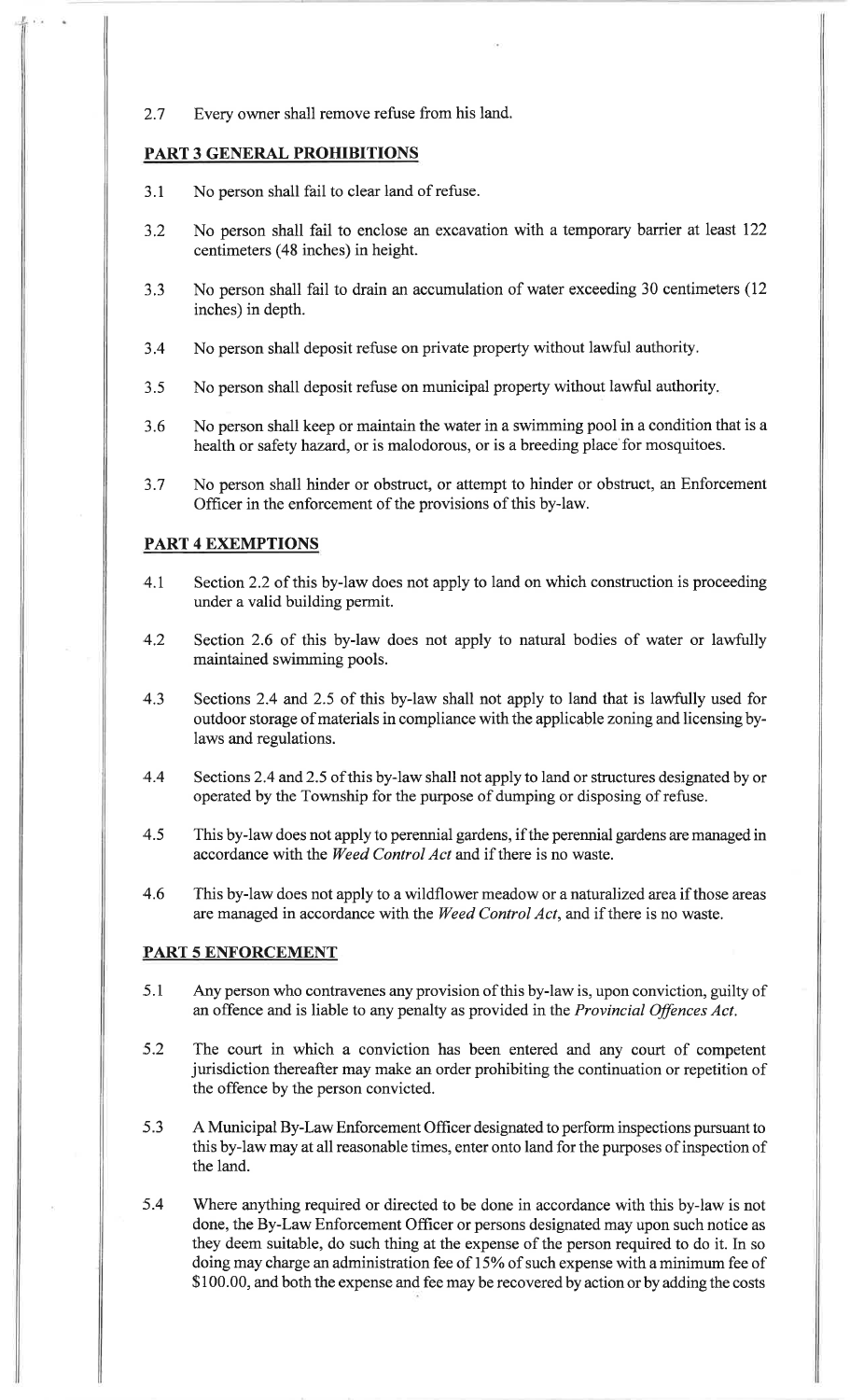to the tax roll and collecting them in the same manner as municipal taxes.

- 5.5 Where the Township proceeds pursuant to section 5.4 of this by-law, a Municipal By-Law Enforcement Officer may enter onto the lands accompanied by any person under his or her direction, and with the appropriate equipment as required, to bring theproperty into compliance with this by-law.
- 5.6 Where any of the matters or things removed in accordance with section 5.4 of this bylaw, the matters or things may be immediately disposed of by the By-Law Enforcement Officer, or their designate.

## PART 6 - ENACTMENT

6.1 This By-Law comes into force and takes effect on the date of its final passing.

READ a FIRST, SECOND and THIRD TIME and FINALLY PASSED this 24<sup>th</sup> day of August,2020.

Mayor $\begin{array}{ccc} \n\cdot & \searrow & \searrow & \nearrow & \downarrow \quad & \downarrow \quad & \downarrow \quad & \downarrow \quad & \downarrow \quad & \downarrow \quad & \downarrow \quad & \downarrow \quad & \downarrow \quad & \downarrow \quad & \downarrow \quad & \downarrow \quad & \downarrow \quad & \downarrow \quad & \downarrow \quad & \downarrow \quad & \downarrow \quad & \downarrow \quad & \downarrow \quad & \downarrow \quad & \downarrow \quad & \downarrow \quad & \downarrow \quad & \downarrow \quad & \downarrow \quad & \downarrow \quad & \downarrow \quad & \downarrow \quad & \downarrow \quad & \downarrow \quad & \downarrow \quad & \downarrow \quad & \downarrow \$